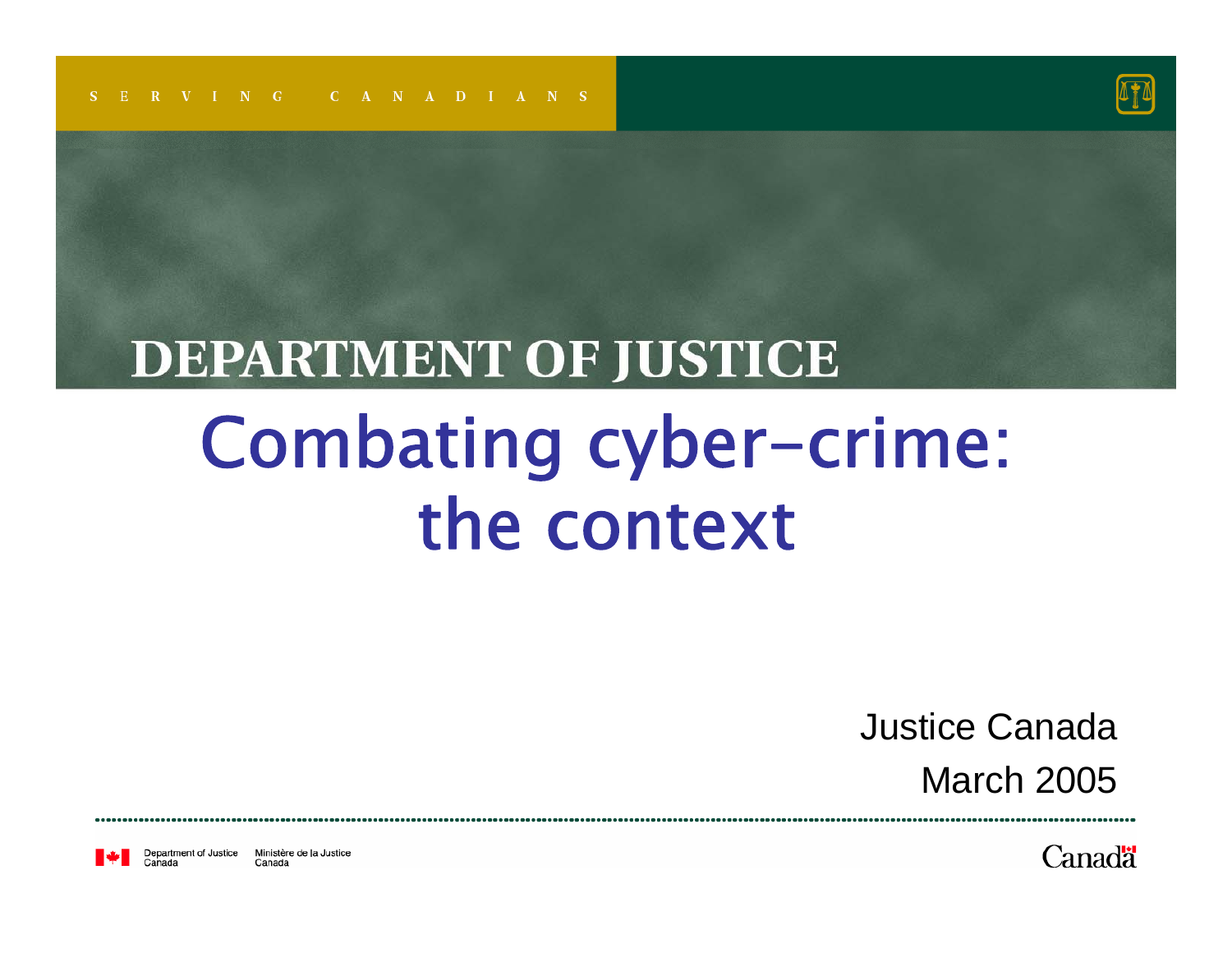

- Benefits of the Internet age:
	- – Ubiquity:
		- Government on-line service for all Canadians
		- e-commerce, e-learning, e-medicine, e-banking, etc.
	- Telecommunications spin-offs: VoIP, SMS, Wi-Fi
- A new avenue for criminal activity
	- Viruses, trojans, worms, hacking, spyware, SPAM, DDOS
	- Phishing (combinant forms)
	- ID theft, Internet Fraud (Ebay), money laundering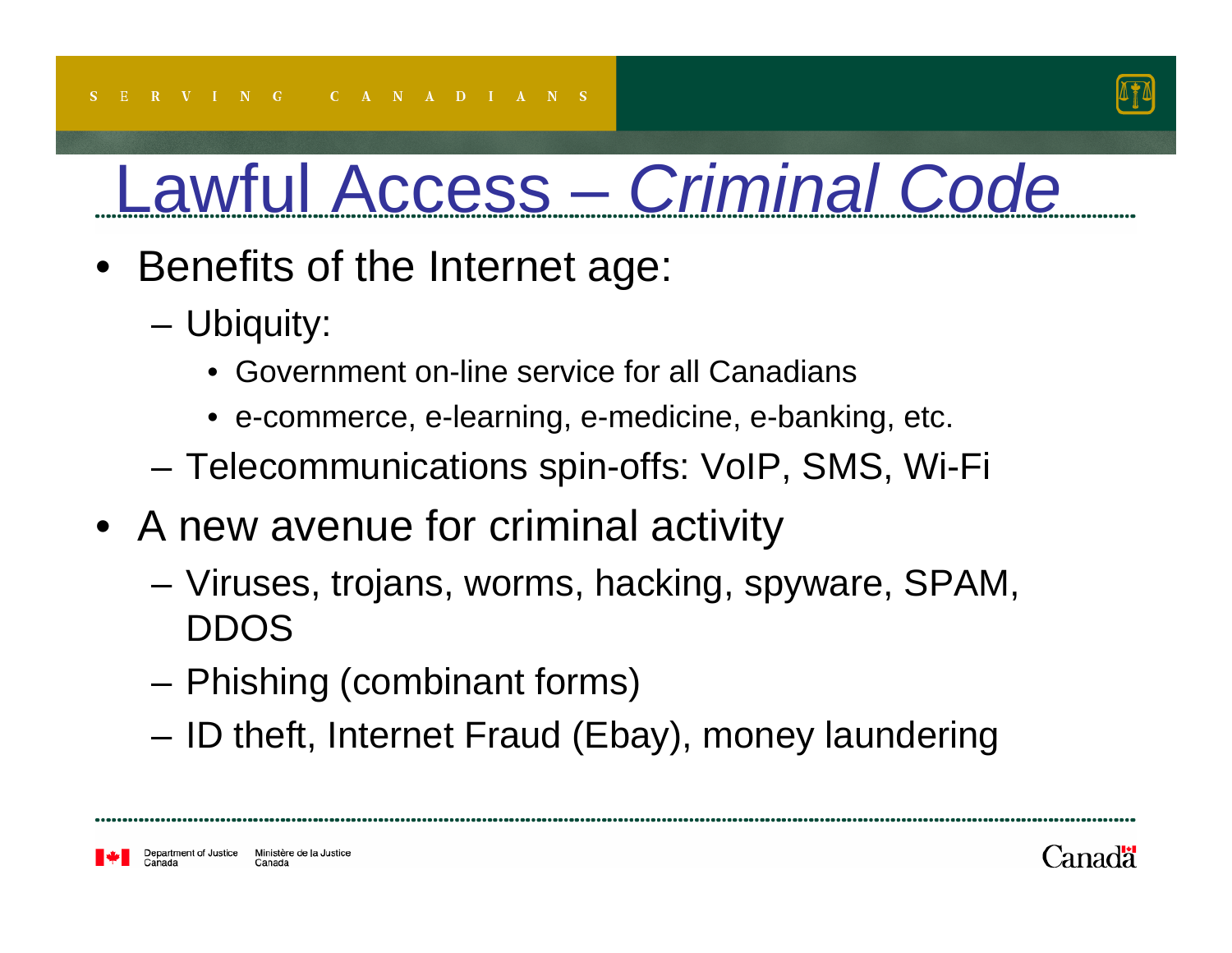

# **Trends**<sup>a</sup>

- More than 4,496 new Windows (Win32) viruses and worms in first half of 2004
	- –Four-fold increase from same period in 2003
- Far fewer viruses and worms for other operating systems
- More than 40% IP addresses used as the source of attacks are owned by Fortune 100 companies
	- – Each IP address represents a compromised system
	- Still significant information security problems at major corporations

aSymantec Internet Security Threat Report, September 2004

Department of Justice Ministère de la Justice Canada

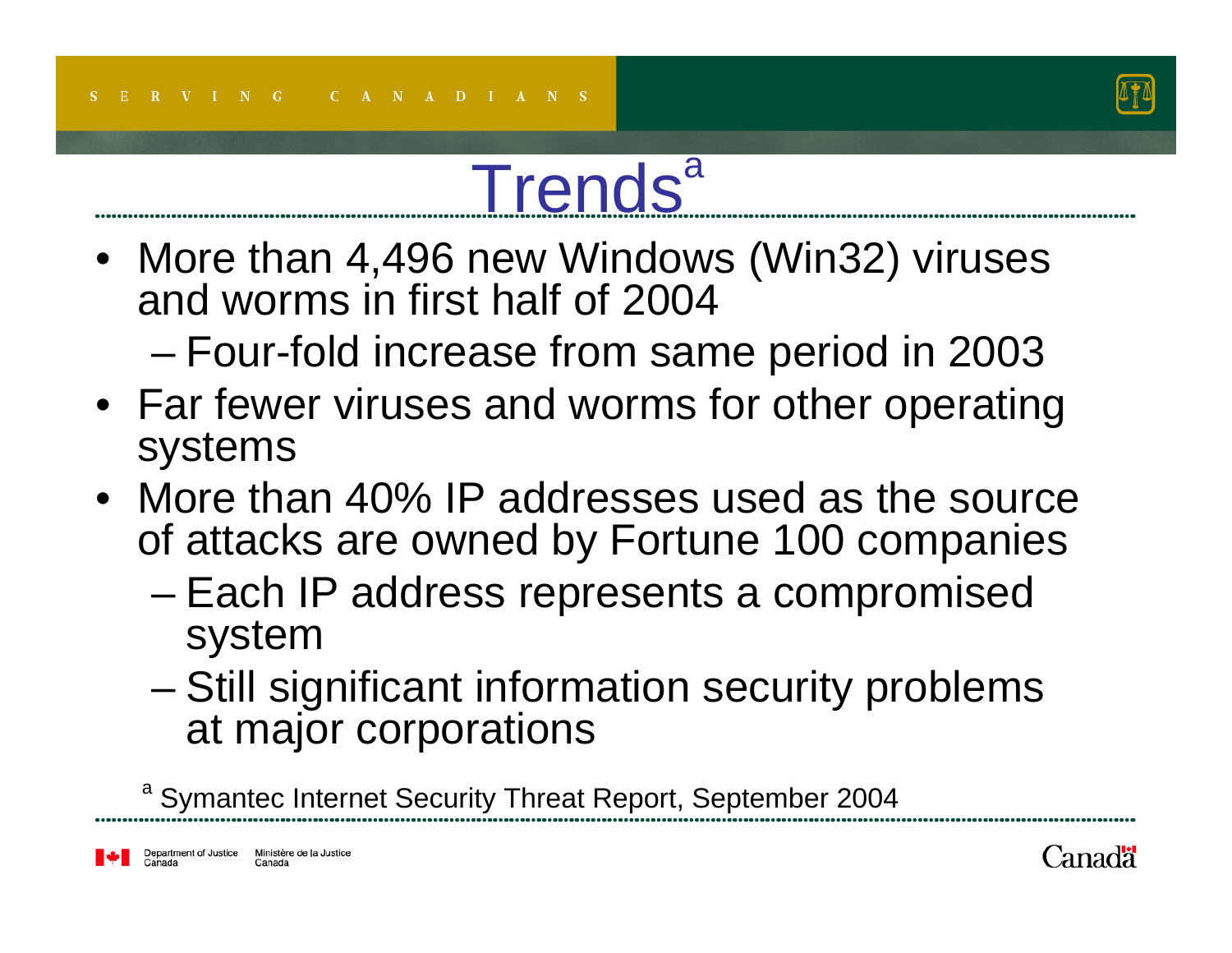

#### Trends<sup>b</sup>

- For the first time, denial of service (DOS) attacks generated the largest total losses of any type of computer crime
	- These replaced theft of proprietary information, which had the highest monetary loss for past 5 years
	- – Hybrid ("blended") attacks are becoming more prevalent, with virus threats being entwined with denial of service attacks
	- ex. The MyDoom worm carried as its payload a timetriggered denial of service attack)

<sup>b</sup> 2004 CSI/FBI Computer Crime and Security Survey

Department of Justice Ministère de la Justice Canada

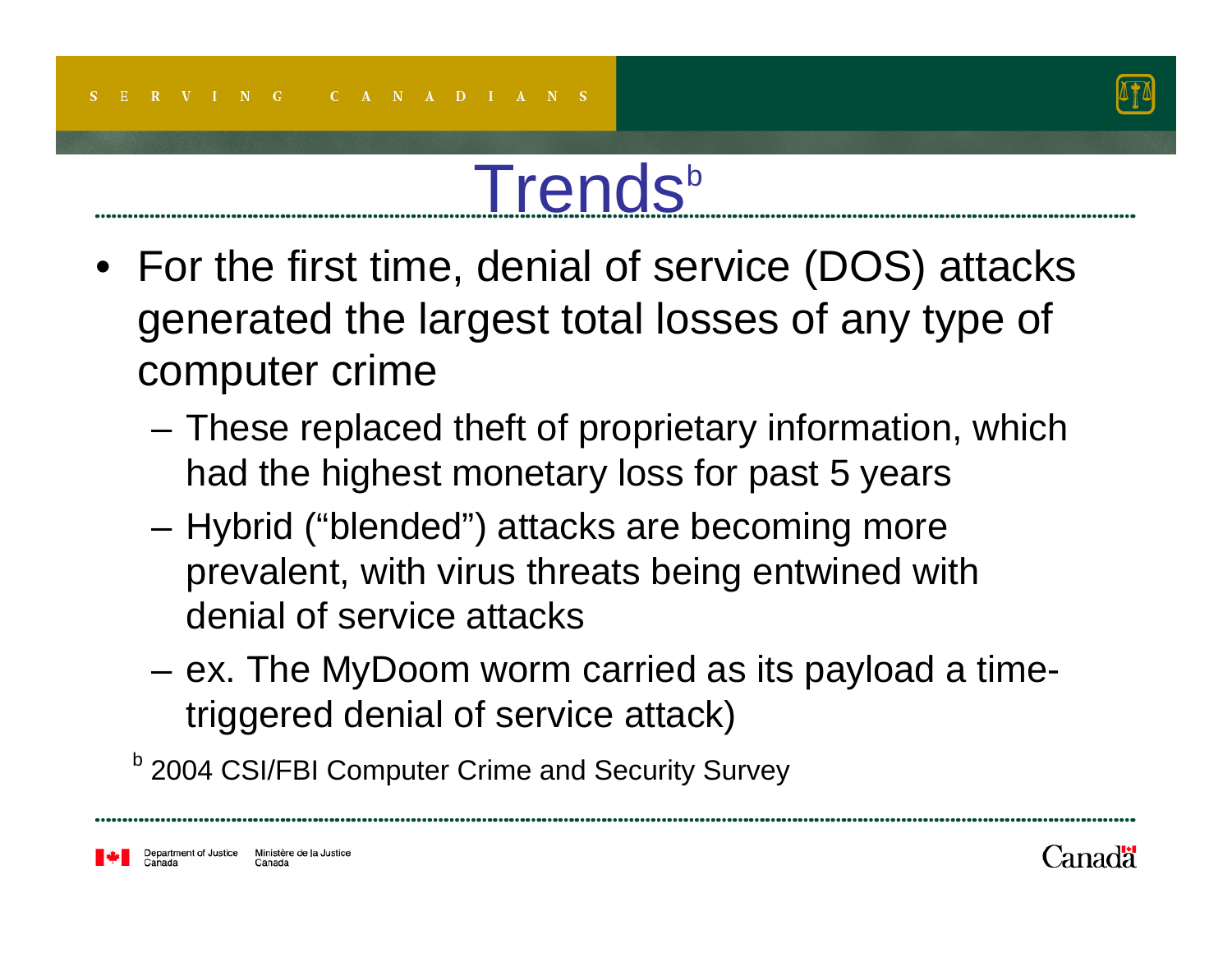

#### Trends - Phishing

- • Gartner, Inc. study (05/2004) (Based on telephone survey responses from 5,000 adult Internet users):
	- An estimated 57 million Americans have received fraudulent phishing e-mails.
	- 19% of those attacked (11 million) clicked link in phishing e-mail.
	- 3% of those attacked (1.78 million) provided phishers their financial or personal information.
	- Direct losses cost banks and credit card issuers about \$1.2 billion in 2003.
	- 76% of all phishing attacks occurred between 10/2003 and 05/2004.

Ministère de la Justice Department of Justice Canada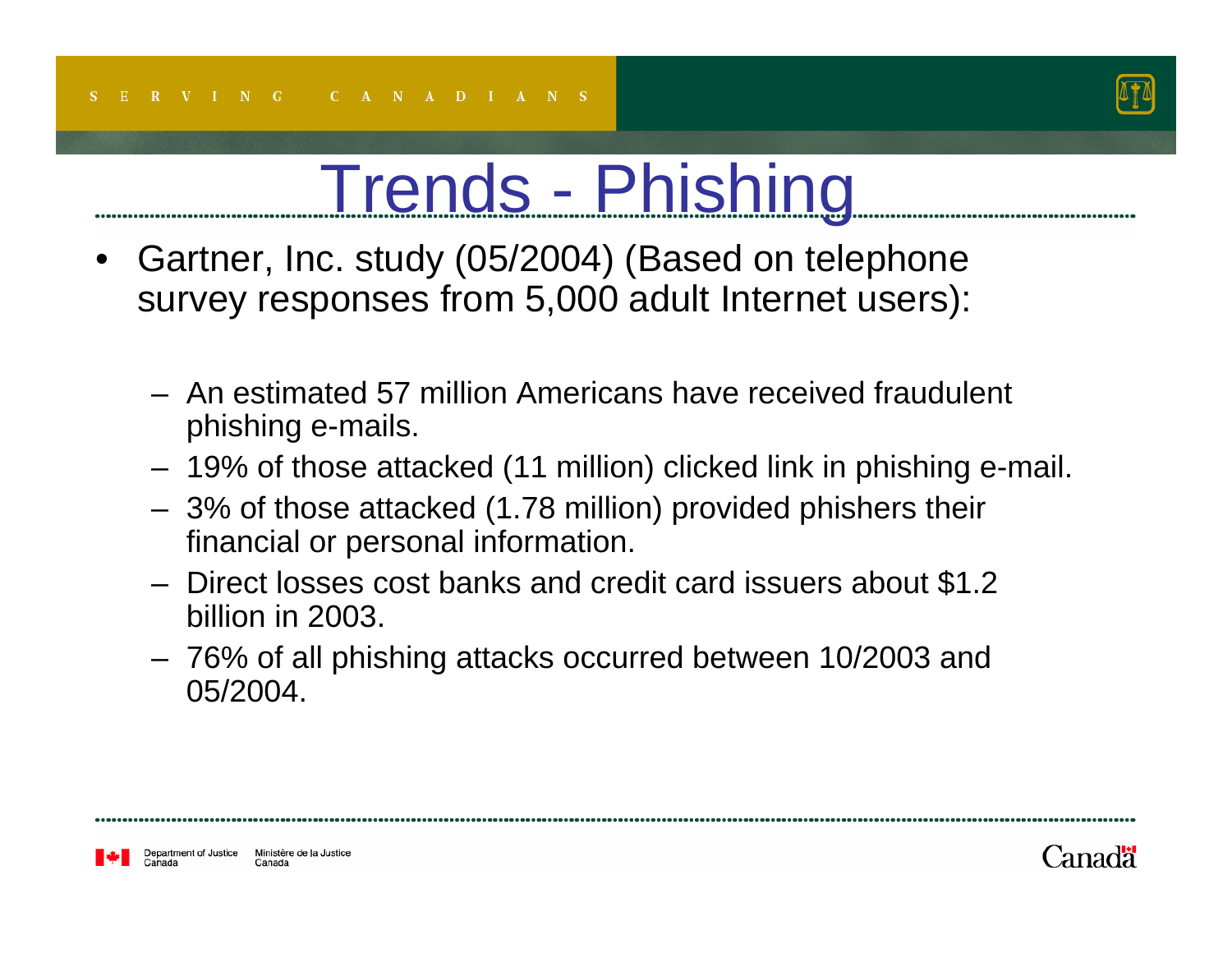

#### A Big Problem - And Growing Bigger

#### **Monthly Unique Phishing Attacks**



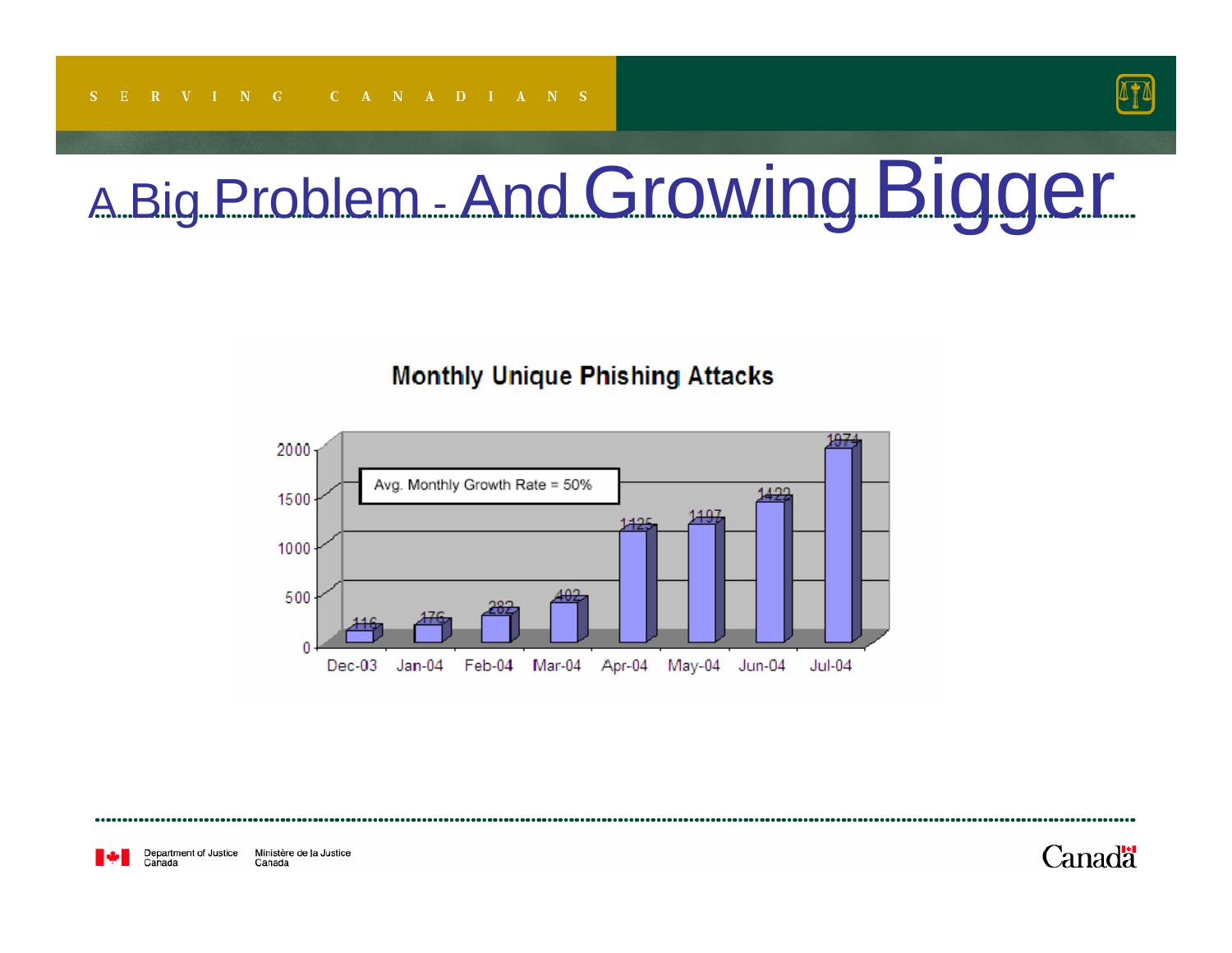

#### **Trends**

- Identity Theft
- Fastest growing crime in the U.S.
- U.S. Postal Service reported that 9.9 million Americans were affected in 2004 at a cost of \$5 Billion U.S. dollars.
- Recent Shadowcrew case which involved 2 B.C. teens – stole more than 1.7 million credit card numbers. Over \$4M lost in just a year.



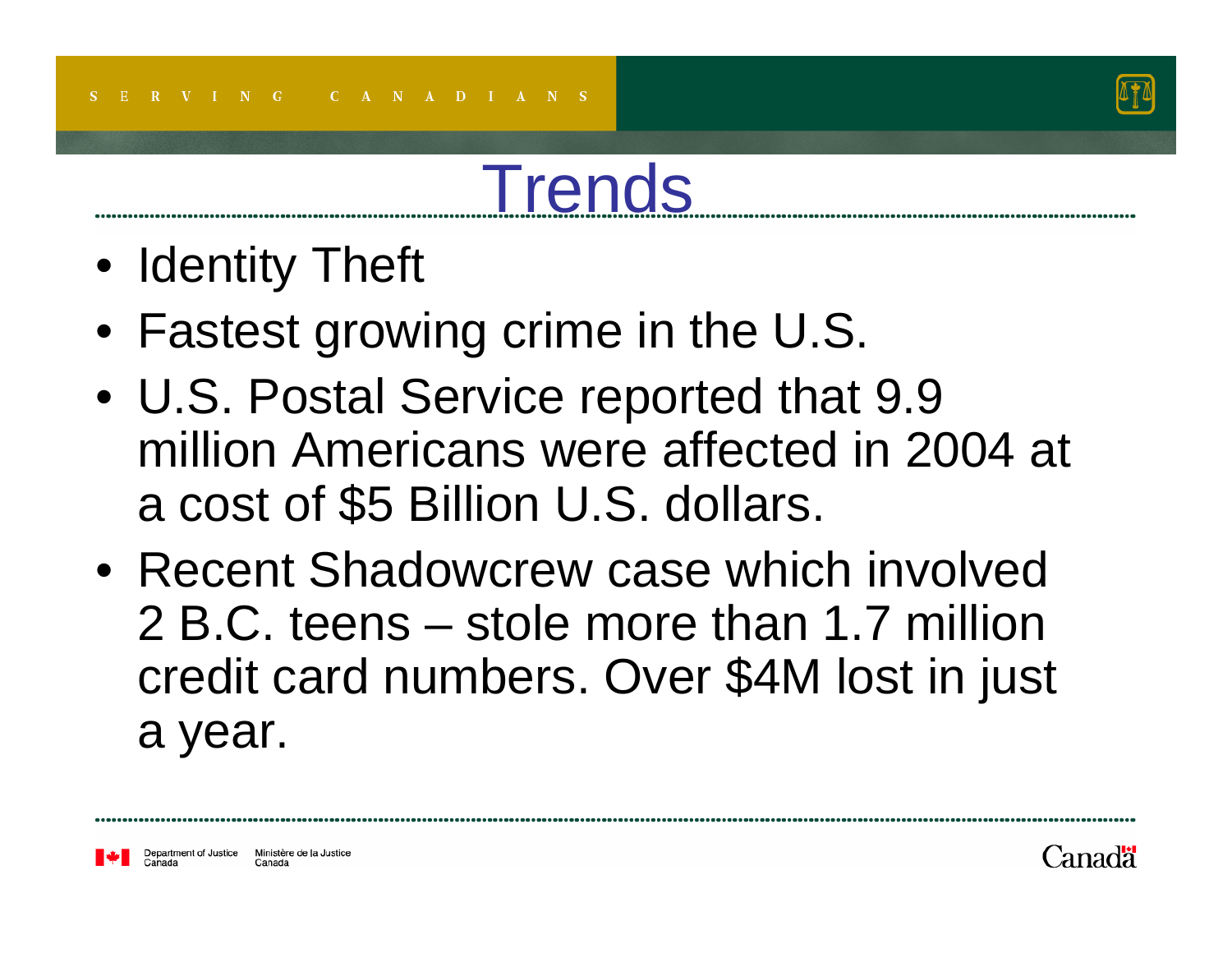

- Law enforcement struggling to keep pace with crimes that implicate technology or electronic evidence:
	- –Frequency of crime/lack of resources
	- Behaviour not specifically criminalized
	- Inadequate or ineffective legal investigative tools
	- Criminals located extraterritorially
- Resulting in:
	- – Loss of confidence in technology/services offered
		- E-commerce, e-banking,
	- Loss of \$B

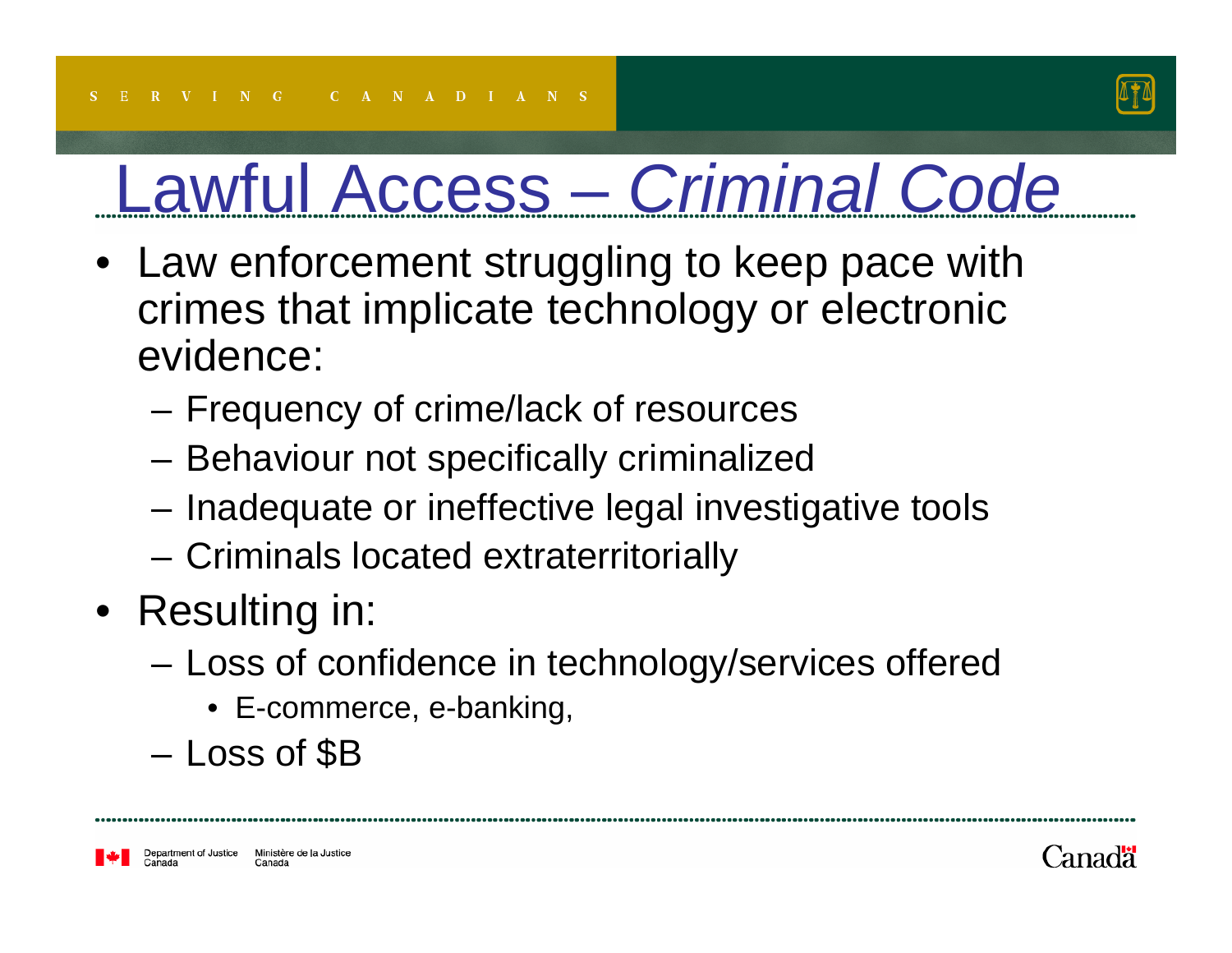

- Last significant *Criminal Code* update relating to computer crime was in 1997.
- Lawful Access initiative from the Justice standpoint is a comprehensive review of the *Criminal Code* in relation to substantive provisions and procedural powers to address these perceived problems.



Canada

Department of Justice

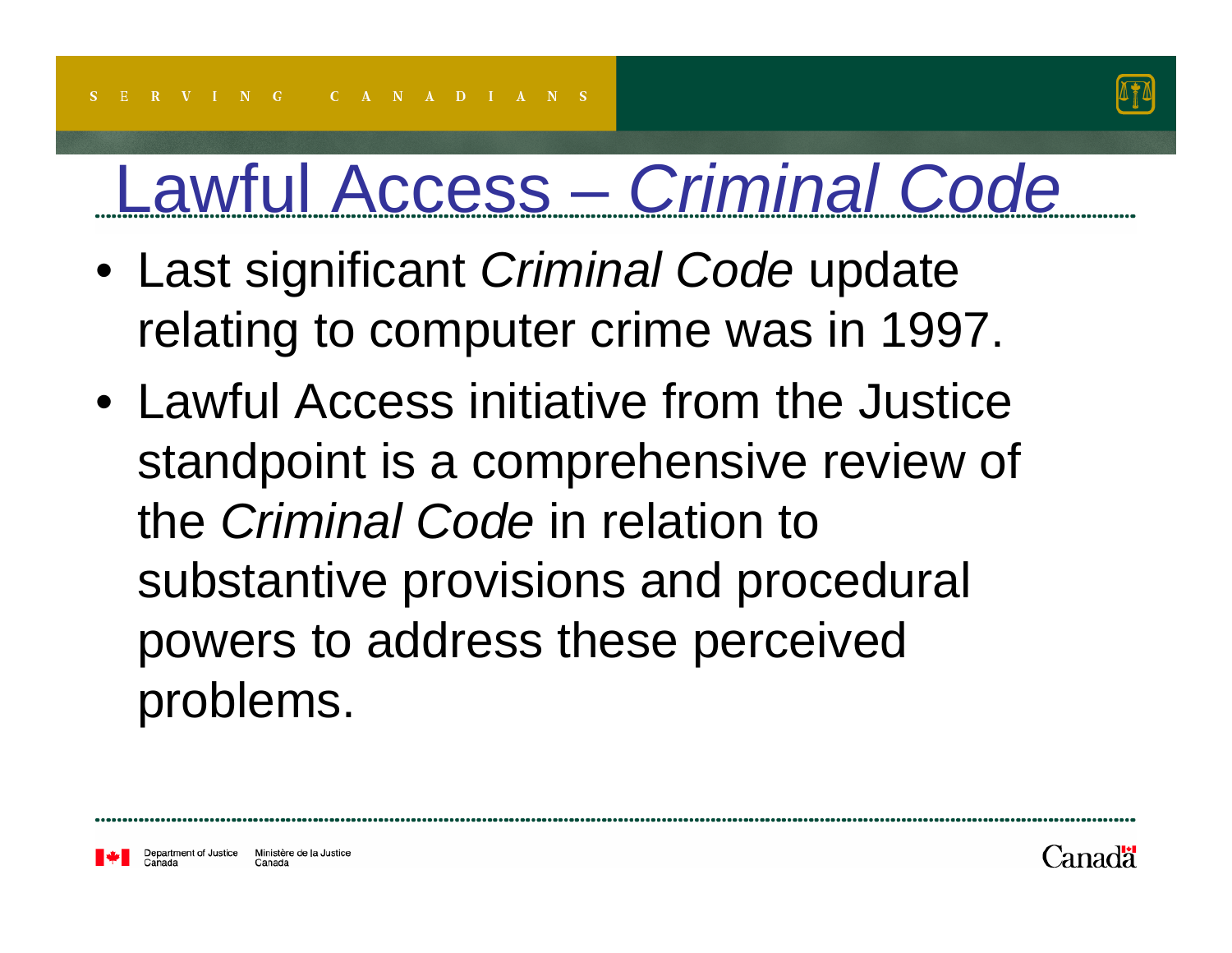

- The *Criminal Code* review revealed:
	- There exists deficiencies in both substantive and procedural law.
		- Wording and concepts in the *Criminal Code* need to be updated to properly address new ways of doing old crimes.
		- $\bullet$  Electronic Age has transformed a paper-based world (500 years) to an intangible world (10 years) – existing procedural powers were created for the former and not the latter.
		- Existing information sharing mechanisms with international partners are too slow to properly investigate crimes that move at the speed of light.

Department of Justice Ministère de la Justice Canada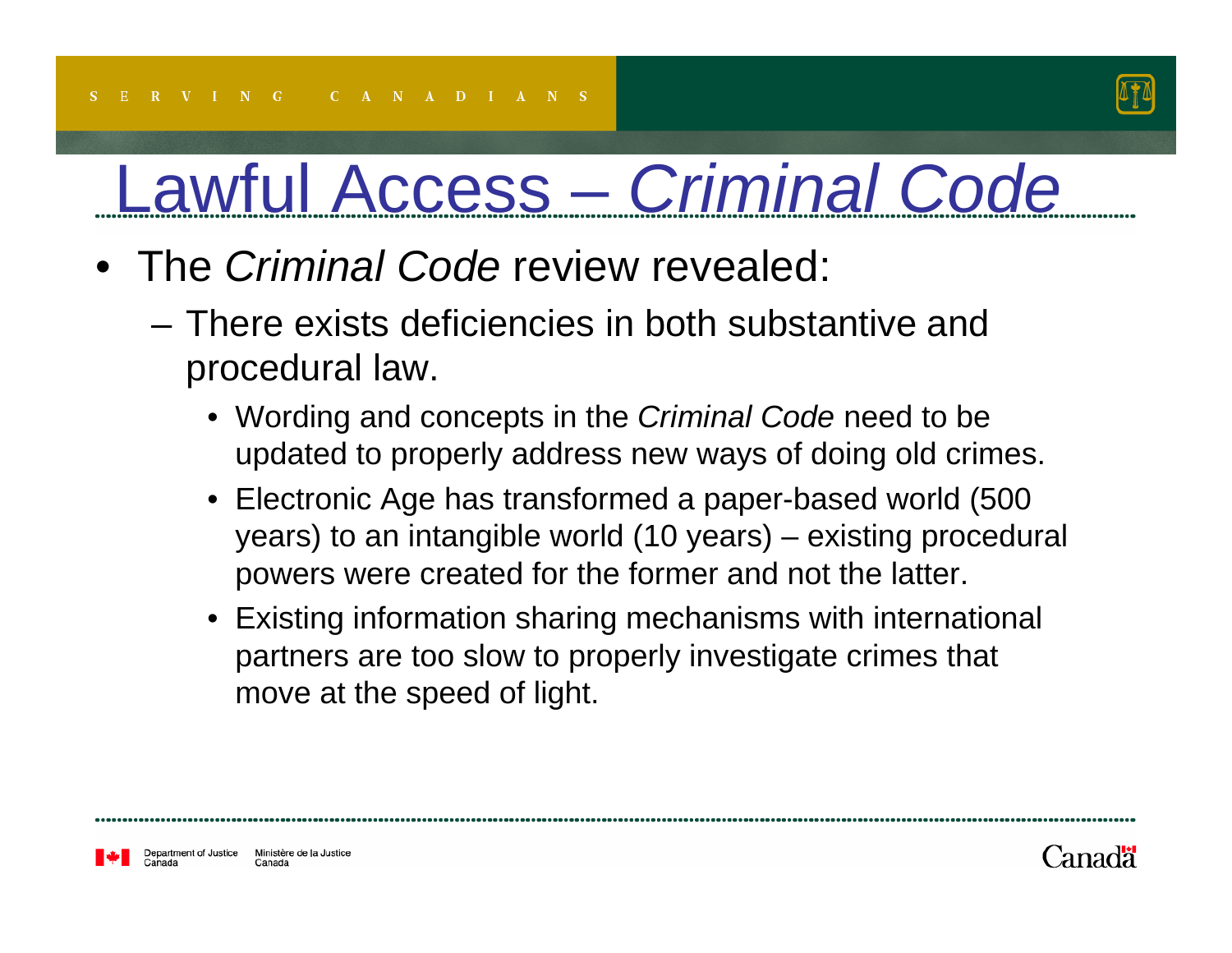

- $\bullet$  Canadian substantive law relating to cyber-crime relatively up-to-date.
- Canadian procedural law deficient
	- –Inability to preserve volatile evidence
	- Inability to efficiently and effectively collect targeted data relating to investigations
	- – Technology specific terms hampering use of existing tools
- International Assistance deficient
	- – Mechanisms too cumbersome for investigations that must be dealt with in a timely manner

Ministère de la Justice Department of Justice Canada

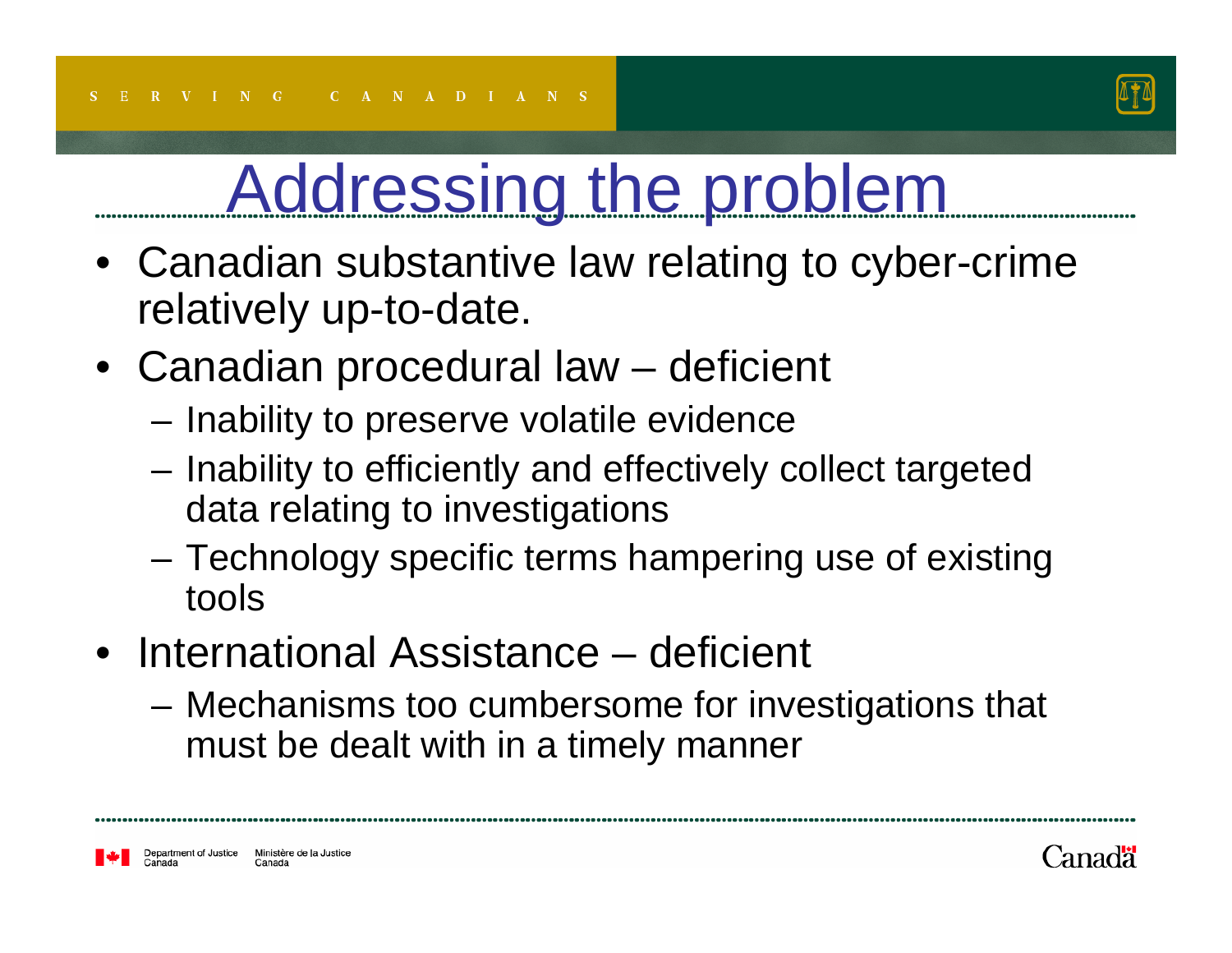

- Canadian substantive law relating to cyber-crime relatively up-to-date.
	- – Minor amendments required to update language and terminology in order to make provisions less technology dependent.

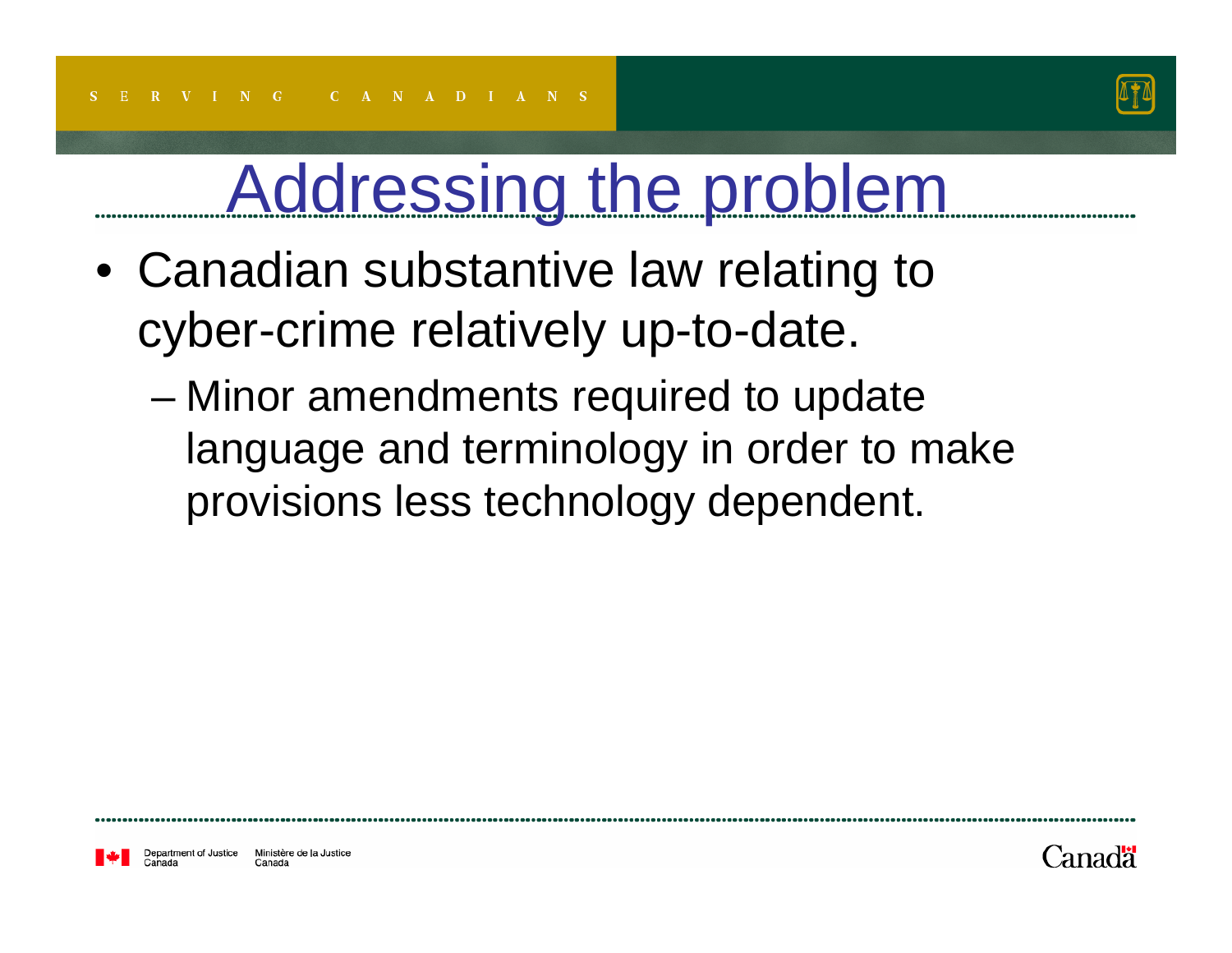

- Canadian procedural law
	- Create a provision to preserve volatile evidence
	- – Creating provisions to address deficiencies related to the timely collection of evidence
	- – Revise existing procedural powers so they address the nature of the information collected instead of the technology used to generate the evidence



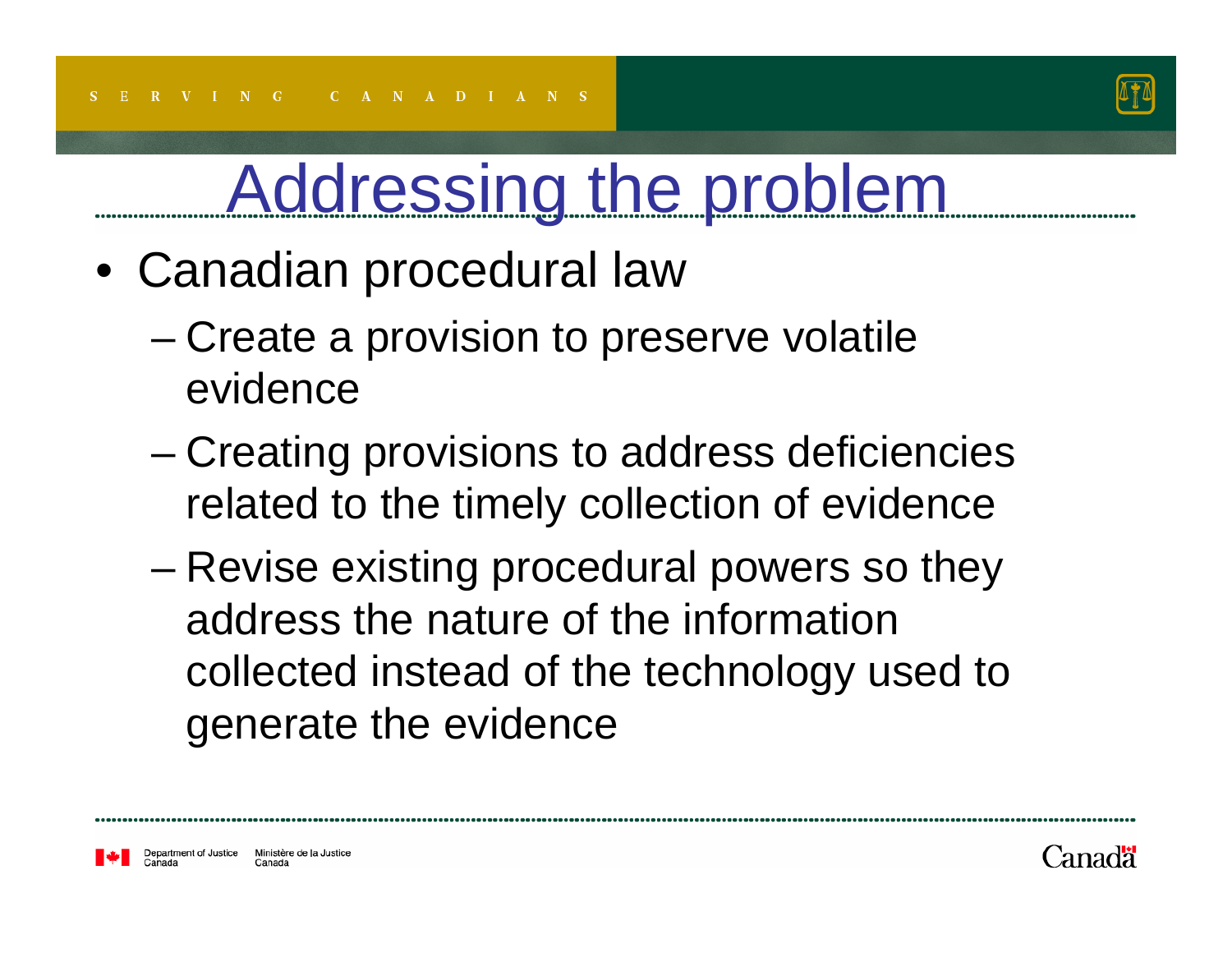

- International Assistance
	- Modernize existing MLAT treaties.
	- Update the law governing mutual legal assistance.

Department of Justice